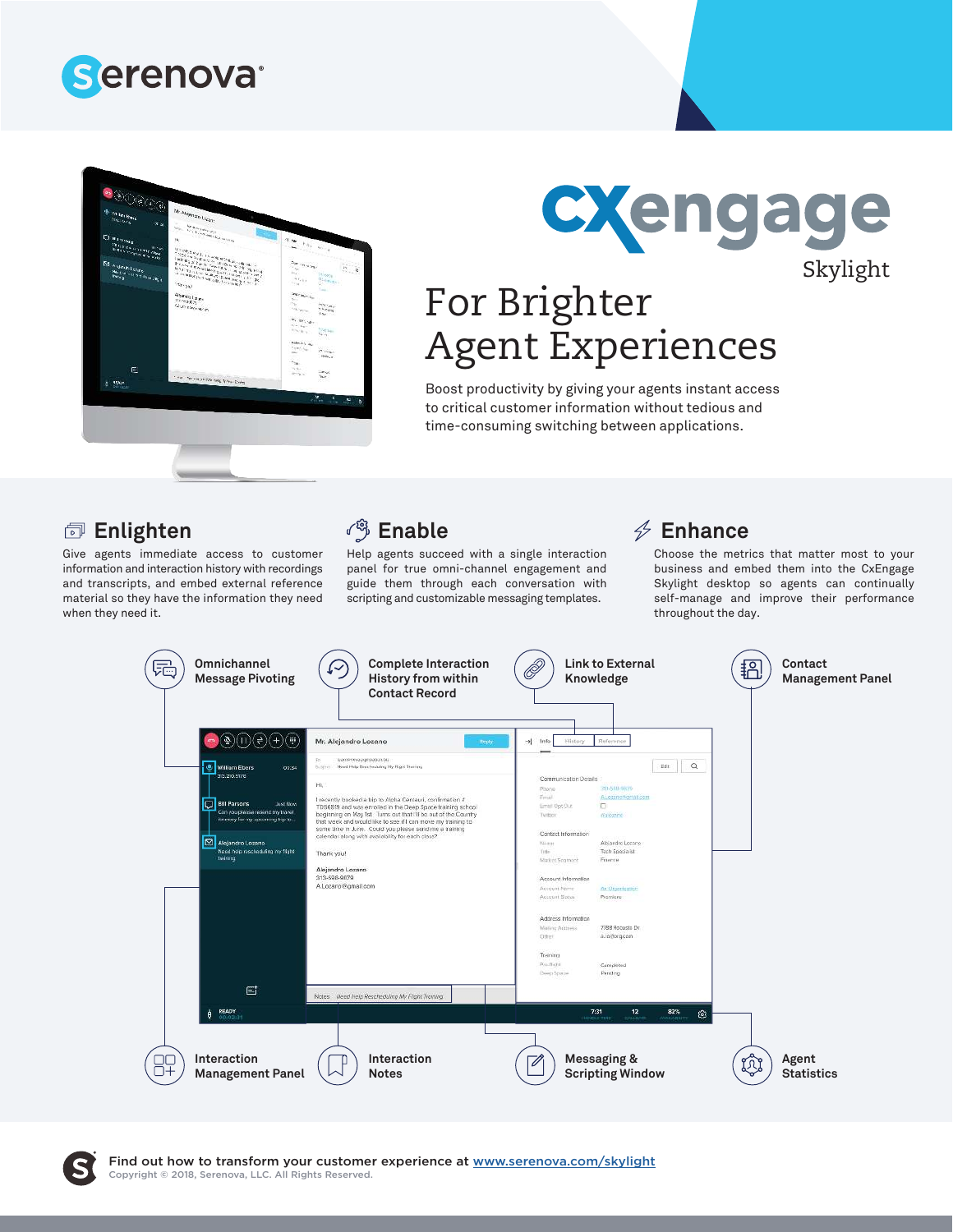# Brighter Insights

### **Customer Journey Mapping**

Full visibility into historical interactions including notes, call recordings, and chat / email transcripts that synchronize with each interaction so agents can focus on the customer rather than the software

#### ⊜ **Guided Interactions**

Increase customer retention and drive sales growth by guiding agents with real-time scripting and messaging templates for voice, chat, SMS, and email

#### **Reference Library**

Embed a knowledge base, product catalog, or external website to draw from a limitless store of information



# Brighter Outcomes

#### **Performance Monitoring**

Customizable agent metrics and presence stats integrated directly into the global footer for real-time feedback and self-management of daily goals

#### ပို့စွဲဝိ **Reduced IT Footprint**

Integrated customer contact management with interaction history eliminates the need to invest in a standalone CRM

### **Less is More**

Fewer clicks and fewer applications to switch between means greater agent productivity and the ability to support a higher volume of interactions

## Brighter Experiences

#### **Unified Workspace**

Maximize agent efficiency with customer contact management, multi-channel engagement, global call controls, statistics, scripting, and metrics -- all in a single, unified interface

#### $\frac{1}{\sqrt{2}}$ **Simplified Interaction Controls**

Click-to-dial, dial pad, and directory-led transfer in a clean and intuitive interface so agents can focus more on the customer and less on the tool

#### **Multi-Tenancy**

Agents can support multiple departments or business units from a single interface simultaneously through the day without logging out and back in again